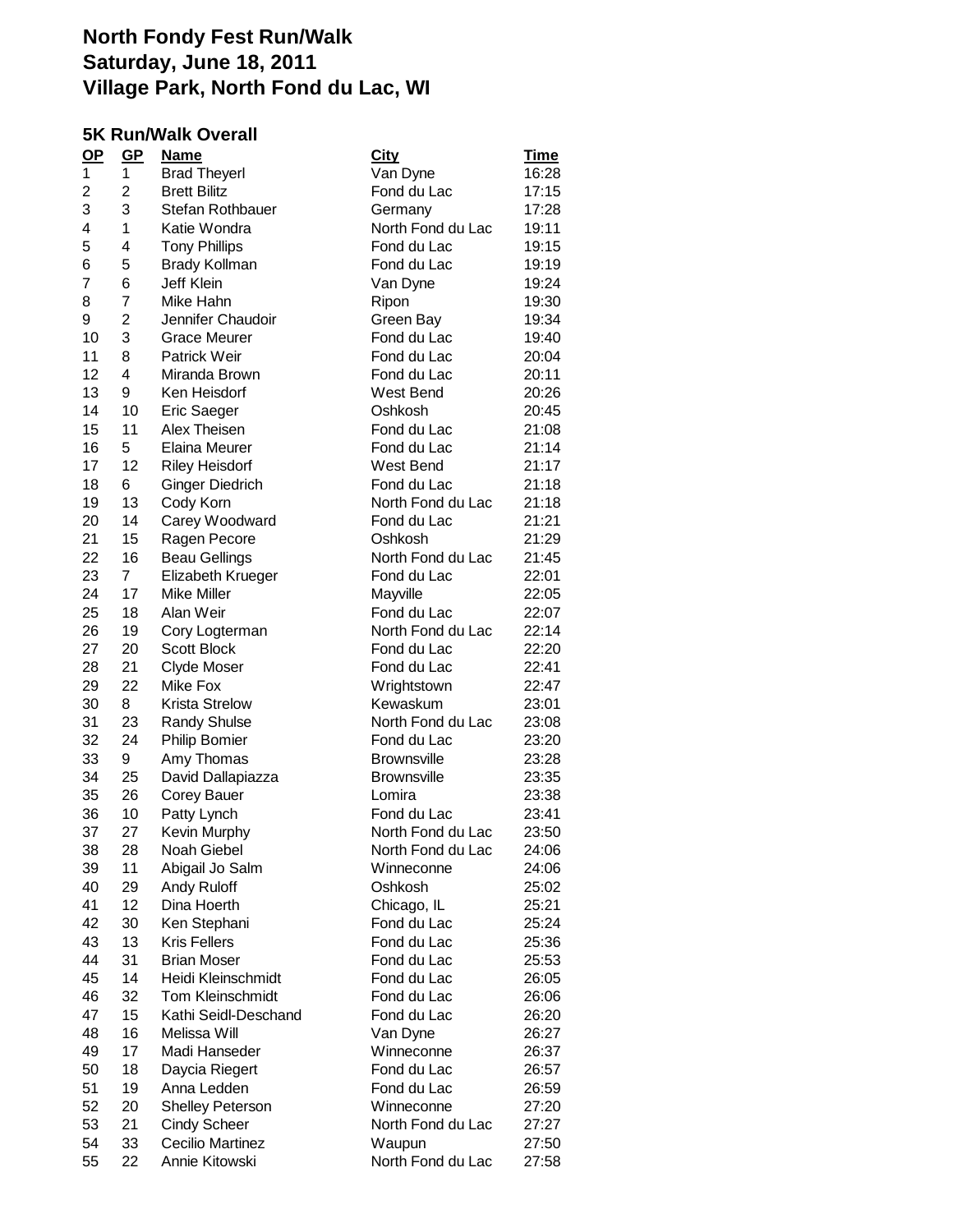| 56  | 23           | Meghan Lamb               | North Fond du Lac | 28:02   |
|-----|--------------|---------------------------|-------------------|---------|
| 57  | 24           | Marissa Cudworth          | Fond du Lac       | 28:12   |
| 58  | 25           | Tianna Robinson           | North Fond du Lac | 28:37   |
| 59  | 26           | Kaylee Kornowski-Chaudoir | Green Bay         | 28:54   |
| 60  | 27           | <b>Catherine Block</b>    | Fond du Lac       | 29:01   |
| 61  | 28           | Janet Tetzloff            | Sandy, UT         | 29:12   |
| 62  | 29           | <b>Pauline Shulse</b>     | North Fond du Lac | 30:32   |
| 63  | 34           | <b>Brad Sabel</b>         | Fond du Lac       | 30:49   |
| 64  | 30           | Keri Sabel                | Fond du Lac       | 30:50   |
| 65  | 31           | <b>Rachel Wise</b>        | Fond du Lac       | 31:25   |
| 66  | $\mathbf{1}$ | Chelsea McKay             | Fond du Lac       | 31:26   |
| 67  | 35           | Zac Hinz                  | Oshkosh           | 31:52   |
| 68  | 32           | Lynn Gates                | <b>Neenah</b>     | 32:24   |
| 69  | 33           | Karen Sweeney             | North Fond du Lac | 32:27   |
| 70  | 34           | Rachel Sweeney            | North Fond du Lac | 32:40   |
| 71  | 36           | Ken Oie                   | North Fond du Lac | 33:44   |
| 72  | 35           | Jill Enders               | St. Cloud         | 34:53   |
| 73  | 36           | Sarah McDowell            | Fond du Lac       | 35:00   |
| 74  | 37           | Gillian King              | Oshkosh           | 35:09   |
| 75  | 38           | Jessica Hughes            | Fond du Lac       | 35:12   |
| 76  | 39           |                           | Fond du Lac       | 35:14   |
|     |              | Laura Schwartzburg        |                   |         |
| 77  |              | Unknown Participant       |                   | 35:14   |
| 78  | 2            | Pam Rupert                | Van Dyne          | 35:24   |
| 79  | 40           | <b>Stacy Link</b>         | Appleton          | 35:36   |
| 80  | 41           | Ashlee Rahmlow            | Oshkosh           | 36:03   |
| 81  | 3            | <b>Stacie Yurkus</b>      | North Fond du Lac | 36:57   |
| 82  | $\mathbf{1}$ | Dan Marcellis             | Fond du Lac       | 37:21   |
| 83  | 4            | <b>Sharon Secord</b>      | Fond du Lac       | 37:21   |
| 84  | 5            | Rachelle Wuest            | North Fond du Lac | 38:39   |
| 85  | 6            | Debbie Wuest              | North Fond du Lac | 39:33   |
| 86  | 7            | <b>Callie Gaffney</b>     | North Fond du Lac | 39:33   |
| 87  | 42           | <b>Blair Tilleman</b>     | North Fond du Lac | 41:16   |
| 88  | 8            | Saleena Woxland           | Fond du Lac       | 41:24   |
| 89  | 9            | <b>Tracy Schwinn</b>      | Fond du Lac       | 42:09   |
| 90  | 10           | Bobbie Immel              | Oakfield          | 43:47   |
| 91  | 11           | Nicole Fox                | Fond du Lac       | 43:47   |
| 92  | 12           | Sara Logterman            | North Fond du Lac | 45:29   |
| 93  | 13           | Annie Munson              |                   | 45:29   |
| 94  | 14           | Pam Kleinschmidt          | North Fond du Lac | 45:57   |
| 95  | 15           | <b>Tracy Hattenhaus</b>   | North Fond du Lac | 49:03   |
| 96  | 16           | <b>Teresa Mielkie</b>     | North Fond du Lac | 49:03   |
| 97  | 17           | Laura King                | Fond du Lac       | 49:03   |
| 98  | 18           | Laura Ostry               | North Fond du Lac | 49:05   |
| 99  | 19           | Antonia Laudolff          | North Fond du Lac | 50:38   |
| 100 | 2            | Richard Laudolff, Sr.     | North Fond du Lac | 51:35   |
| 101 | 3            | Jerald Polly              | Oregon            | 51:36   |
| 102 | 20           | Dian Polly                | Oregon            | 52:44   |
| 103 | 4            | Cedric Witkowski          | North Fond du Lac | 52:45   |
| 104 | 21           | Denise Witkowski          | North Fond du Lac | 52:45   |
| 105 | 5            | Dale Balkowski            | Milwaukee         | 52:47   |
| 106 | 6            | George Henion             | Oak Creek         | 53:23   |
| 107 | 22           | Diane Logterman           | North Fond du Lac | 53:24   |
| 108 | 23           | Geriann Fox               | Fond du Lac       | 53:48   |
| 109 | 24           | Jessica Longdin           | North Fond du Lac | 53:48   |
| 110 | 25           | Sarah Atchison            | Fond du Lac       | 53:53   |
| 111 | 26           | Jennifer Henion           | Oak Creek         | 1:12:34 |
| 112 | 27           | Nancy Balkowski           | Milwaukee         | 1:12:35 |
|     |              |                           |                   |         |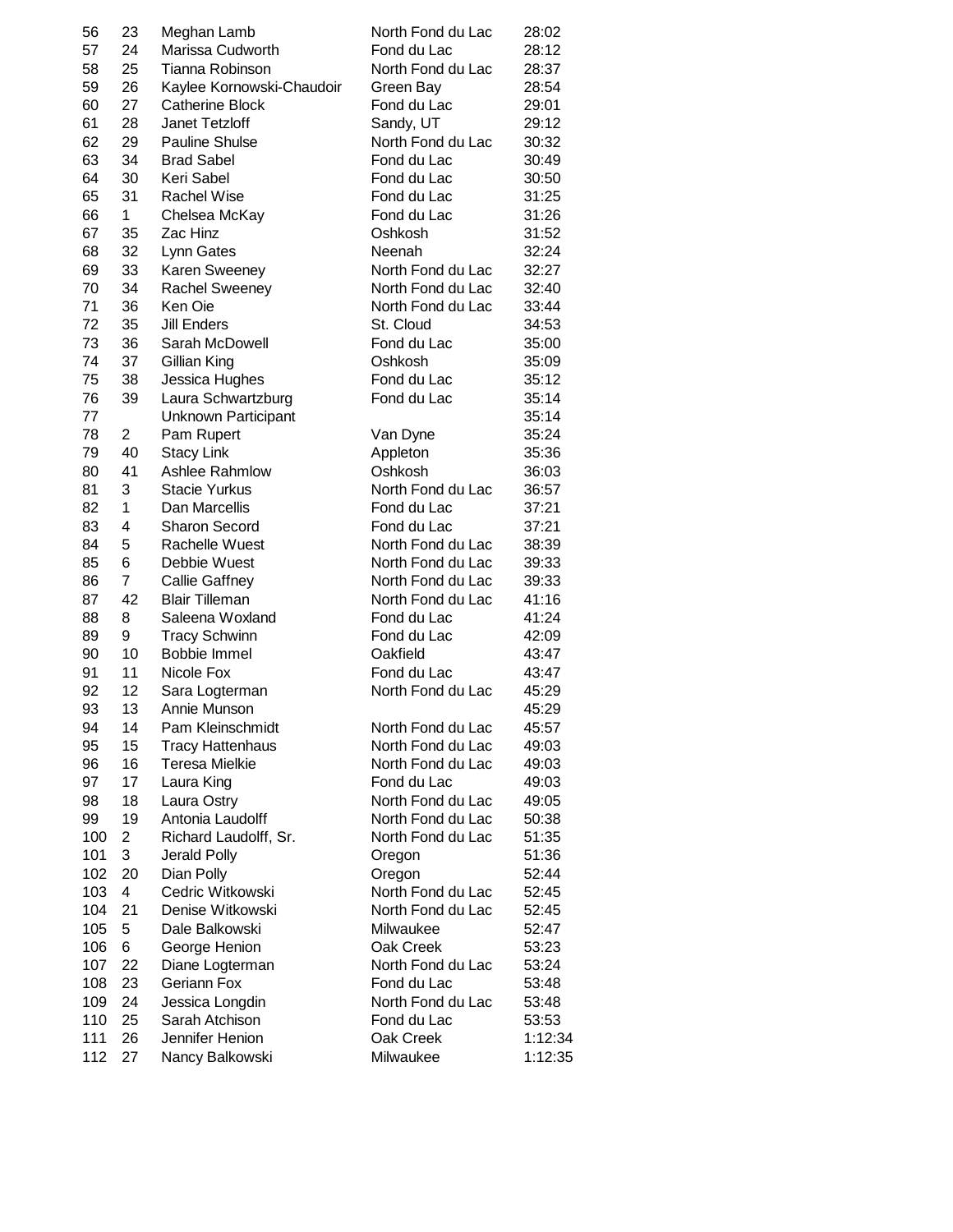#### **5K Run Female**

| $OP$ | GP             | <b>Name</b>               | <u>City</u>        | <u>Time</u> |
|------|----------------|---------------------------|--------------------|-------------|
| 4    | $\mathbf{1}$   | Katie Wondra              | North Fond du Lac  | 19:11       |
| 9    | 2              | Jennifer Chaudoir         | Green Bay          | 19:34       |
| 10   | 3              | Grace Meurer              | Fond du Lac        | 19:40       |
| 12   | 4              | Miranda Brown             | Fond du Lac        | 20:11       |
| 16   | 5              | Elaina Meurer             | Fond du Lac        | 21:14       |
| 18   | 6              | Ginger Diedrich           | Fond du Lac        | 21:18       |
| 23   | $\overline{7}$ | Elizabeth Krueger         | Fond du Lac        | 22:01       |
| 30   | 8              | <b>Krista Strelow</b>     | Kewaskum           | 23:01       |
| 33   | 9              | Amy Thomas                | <b>Brownsville</b> | 23:28       |
| 36   | 10             | Patty Lynch               | Fond du Lac        | 23:41       |
| 39   | 11             | Abigail Jo Salm           | Winneconne         | 24:06       |
| 41   | 12             | Dina Hoerth               | Chicago, IL        | 25:21       |
| 43   | 13             | <b>Kris Fellers</b>       | Fond du Lac        | 25:36       |
| 45   | 14             | Heidi Kleinschmidt        | Fond du Lac        | 26:05       |
| 47   | 15             | Kathi Seidl-Deschand      | Fond du Lac        | 26:20       |
| 48   | 16             | Melissa Will              | Van Dyne           | 26:27       |
| 49   | 17             | Madi Hanseder             | Winneconne         | 26:37       |
| 50   | 18             | Daycia Riegert            | Fond du Lac        | 26:57       |
| 51   | 19             | Anna Ledden               | Fond du Lac        | 26:59       |
| 52   | 20             | <b>Shelley Peterson</b>   | Winneconne         | 27:20       |
| 53   | 21             | <b>Cindy Scheer</b>       | North Fond du Lac  | 27:27       |
| 55   | 22             | Annie Kitowski            | North Fond du Lac  | 27:58       |
| 56   | 23             | Meghan Lamb               | North Fond du Lac  | 28:02       |
| 57   | 24             | Marissa Cudworth          | Fond du Lac        | 28:12       |
| 58   | 25             | Tianna Robinson           | North Fond du Lac  | 28:37       |
| 59   | 26             | Kaylee Kornowski-Chaudoir | Green Bay          | 28:54       |
| 60   | 27             | <b>Catherine Block</b>    | Fond du Lac        | 29:01       |
| 61   | 28             | Janet Tetzloff            | Sandy, UT          | 29:12       |
| 62   | 29             | <b>Pauline Shulse</b>     | North Fond du Lac  | 30:32       |
| 64   | 30             | Keri Sabel                | Fond du Lac        | 30:50       |
| 65   | 31             | <b>Rachel Wise</b>        | Fond du Lac        | 31:25       |
| 68   | 32             | Lynn Gates                | Neenah             | 32:24       |
| 69   | 33             | Karen Sweeney             | North Fond du Lac  | 32:27       |
| 70   | 34             | <b>Rachel Sweeney</b>     | North Fond du Lac  | 32:40       |
| 72   | 35             | <b>Jill Enders</b>        | St. Cloud          | 34:53       |
| 73   | 36             | Sarah McDowell            | Fond du Lac        | 35:00       |
| 74   | 37             | Gillian King              | Oshkosh            | 35:09       |
| 75   | 38             | Jessica Hughes            | Fond du Lac        | 35:12       |
| 76   | 39             | Laura Schwartzburg        | Fond du Lac        | 35:14       |
| 79   | 40             | <b>Stacy Link</b>         | Appleton           | 35:36       |
| 80   | 41             | Ashlee Rahmlow            | Oshkosh            | 36:03       |
| 87   | 42             | <b>Blair Tilleman</b>     | North Fond du Lac  | 41:16       |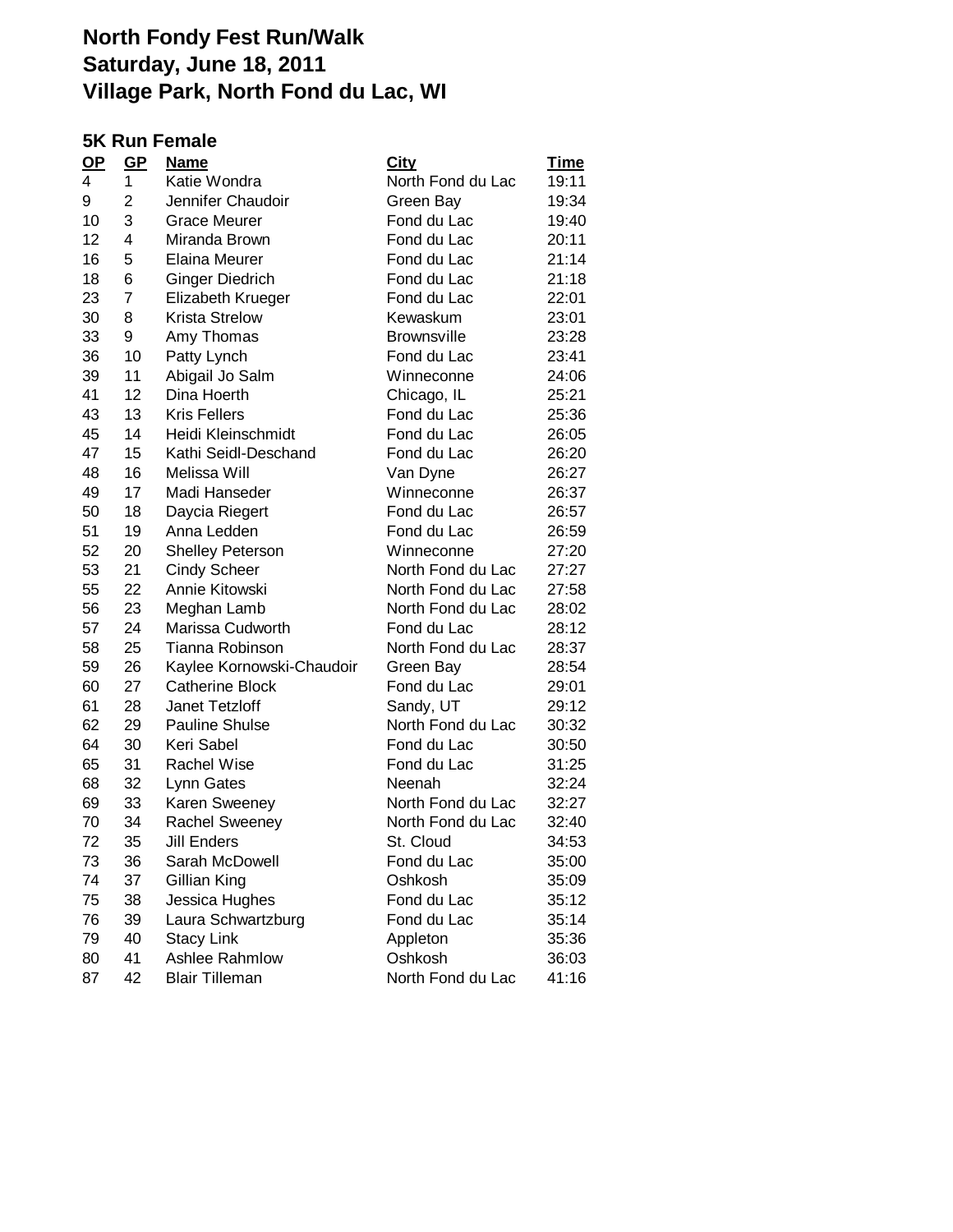#### **5K Run Male**

| $OP$ | GP             | <b>Name</b>             | <b>City</b>        | <u>Time</u> |
|------|----------------|-------------------------|--------------------|-------------|
| 1    | 1              | <b>Brad Theyerl</b>     | Van Dyne           | 16:28       |
| 2    | $\overline{2}$ | <b>Brett Bilitz</b>     | Fond du Lac        | 17:15       |
| 3    | 3              | Stefan Rothbauer        | Germany            | 17:28       |
| 5    | 4              | <b>Tony Phillips</b>    | Fond du Lac        | 19:15       |
| 6    | 5              | <b>Brady Kollman</b>    | Fond du Lac        | 19:19       |
| 7    | 6              | <b>Jeff Klein</b>       | Van Dyne           | 19:24       |
| 8    | $\overline{7}$ | Mike Hahn               | Ripon              | 19:30       |
| 11   | 8              | <b>Patrick Weir</b>     | Fond du Lac        | 20:04       |
| 13   | 9              | Ken Heisdorf            | West Bend          | 20:26       |
| 14   | 10             | Eric Saeger             | Oshkosh            | 20:45       |
| 15   | 11             | Alex Theisen            | Fond du Lac        | 21:08       |
| 17   | 12             | <b>Riley Heisdorf</b>   | West Bend          | 21:17       |
| 19   | 13             | Cody Korn               | North Fond du Lac  | 21:18       |
| 20   | 14             | Carey Woodward          | Fond du Lac        | 21:21       |
| 21   | 15             | Ragen Pecore            | Oshkosh            | 21:29       |
| 22   | 16             | <b>Beau Gellings</b>    | North Fond du Lac  | 21:45       |
| 24   | 17             | Mike Miller             | Mayville           | 22:05       |
| 25   | 18             | Alan Weir               | Fond du Lac        | 22:07       |
| 26   | 19             | Cory Logterman          | North Fond du Lac  | 22:14       |
| 27   | 20             | <b>Scott Block</b>      | Fond du Lac        | 22:20       |
| 28   | 21             | Clyde Moser             | Fond du Lac        | 22:41       |
| 29   | 22             | Mike Fox                | Wrightstown        | 22:47       |
| 31   | 23             | <b>Randy Shulse</b>     | North Fond du Lac  | 23:08       |
| 32   | 24             | <b>Philip Bomier</b>    | Fond du Lac        | 23:20       |
| 34   | 25             | David Dallapiazza       | <b>Brownsville</b> | 23:35       |
| 35   | 26             | Corey Bauer             | Lomira             | 23:38       |
| 37   | 27             | Kevin Murphy            | North Fond du Lac  | 23:50       |
| 38   | 28             | Noah Giebel             | North Fond du Lac  | 24:06       |
| 40   | 29             | Andy Ruloff             | Oshkosh            | 25:02       |
| 42   | 30             | Ken Stephani            | Fond du Lac        | 25:24       |
| 44   | 31             | <b>Brian Moser</b>      | Fond du Lac        | 25:53       |
| 46   | 32             | Tom Kleinschmidt        | Fond du Lac        | 26:06       |
| 54   | 33             | <b>Cecilio Martinez</b> | Waupun             | 27:50       |
| 63   | 34             | <b>Brad Sabel</b>       | Fond du Lac        | 30:49       |
| 67   | 35             | Zac Hinz                | Oshkosh            | 31:52       |
| 71   | 36             | Ken Oie                 | North Fond du Lac  | 33:44       |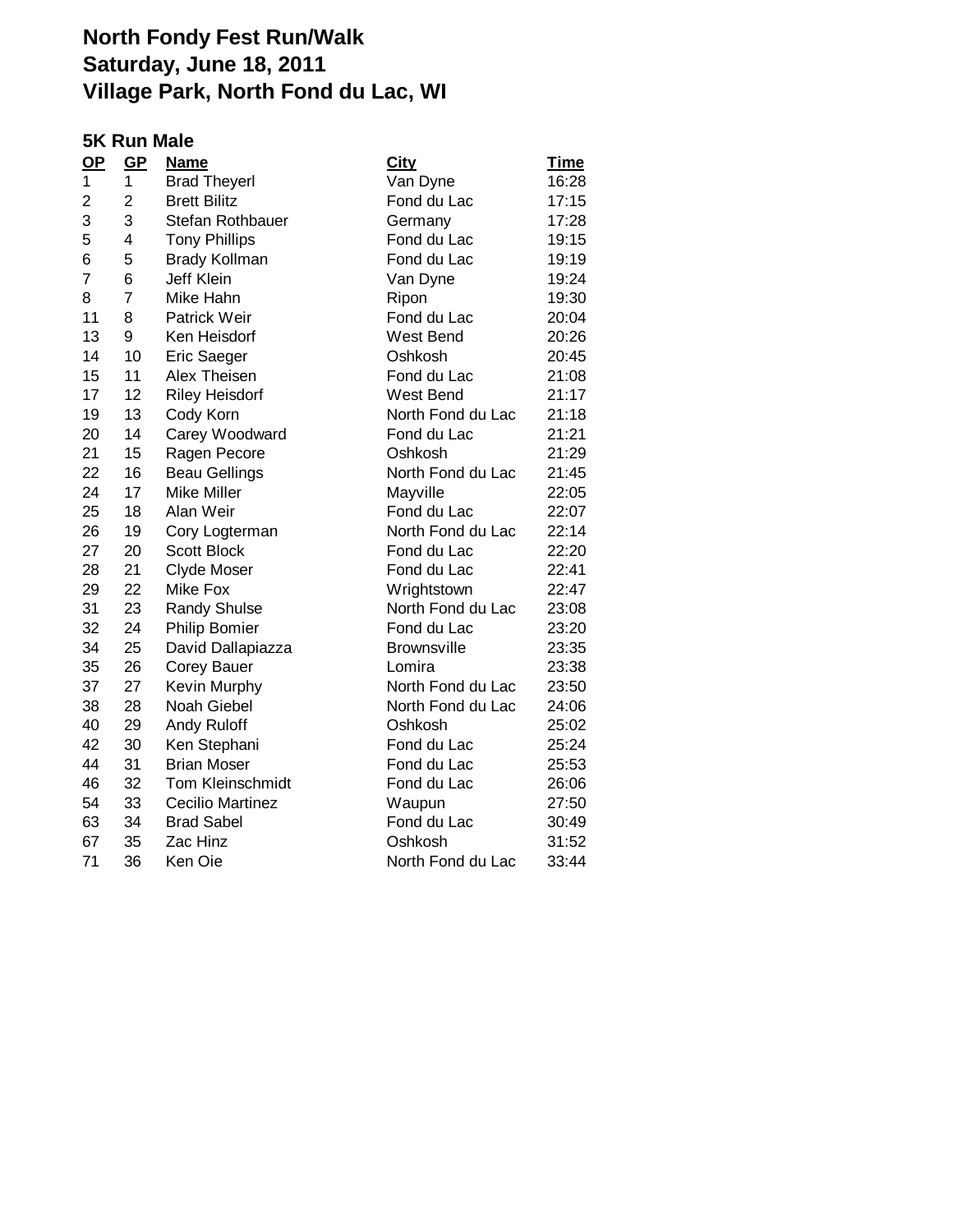#### **5K Walk Female**

| <u>GP</u> |                         | <u>City</u>                     | Time    |
|-----------|-------------------------|---------------------------------|---------|
| 1         | Chelsea McKay           | Fond du Lac                     | 31:26   |
| 2         | Pam Rupert              | Van Dyne                        | 35:24   |
| 3         | <b>Stacie Yurkus</b>    | North Fond du Lac               | 36:57   |
| 4         | <b>Sharon Secord</b>    | Fond du Lac                     | 37:21   |
| 5         | Rachelle Wuest          | North Fond du Lac               | 38:39   |
| 6         | Debbie Wuest            | North Fond du Lac               | 39:33   |
| 7         | <b>Callie Gaffney</b>   | North Fond du Lac               | 39:33   |
| 8         | Saleena Woxland         | Fond du Lac                     | 41:24   |
| 9         | <b>Tracy Schwinn</b>    | Fond du Lac                     | 42:09   |
| 10        | <b>Bobbie Immel</b>     | Oakfield                        | 43:47   |
| 11        | Nicole Fox              | Fond du Lac                     | 43:47   |
| 12        | Sara Logterman          | North Fond du Lac               | 45:29   |
| 13        | Annie Munson            |                                 | 45:29   |
| 14        |                         | North Fond du Lac               | 45:57   |
| 15        | <b>Tracy Hattenhaus</b> | North Fond du Lac               | 49:03   |
| 16        | <b>Teresa Mielkie</b>   | North Fond du Lac               | 49:03   |
| 17        | Laura King              | Fond du Lac                     | 49:03   |
| 18        | Laura Ostry             | North Fond du Lac               | 49:05   |
| 19        | Antonia Laudolff        | North Fond du Lac               | 50:38   |
| 20        | Dian Polly              | Oregon                          | 52:44   |
| 21        | Denise Witkowski        | North Fond du Lac               | 52:45   |
| 22        | Diane Logterman         | North Fond du Lac               | 53:24   |
| 23        | Geriann Fox             | Fond du Lac                     | 53:48   |
| 24        | Jessica Longdin         | North Fond du Lac               | 53:48   |
| 25        | Sarah Atchison          | Fond du Lac                     | 53:53   |
| 26        | Jennifer Henion         | Oak Creek                       | 1:12:34 |
| 27        | Nancy Balkowski         | Milwaukee                       | 1:12:35 |
|           |                         | <b>Name</b><br>Pam Kleinschmidt |         |

# **North Fondy Fest Run/Walk Saturday, June 18, 2011 Village Park, North Fond du Lac, WI**

#### **5K Walk Male**

| <b>OP</b> | <b>GP</b>      | <b>Name</b>           | City              | Time  |
|-----------|----------------|-----------------------|-------------------|-------|
| 82        |                | Dan Marcellis         | Fond du Lac       | 37:21 |
| 100       | $\overline{2}$ | Richard Laudolff, Sr. | North Fond du Lac | 51:35 |
| 101       | - 3            | Jerald Polly          | Oregon            | 51:36 |
| 103       | $\overline{4}$ | Cedric Witkowski      | North Fond du Lac | 52:45 |
| 105 5     |                | Dale Balkowski        | Milwaukee         | 52:47 |
| 106       | 6              | George Henion         | Oak Creek         | 53:23 |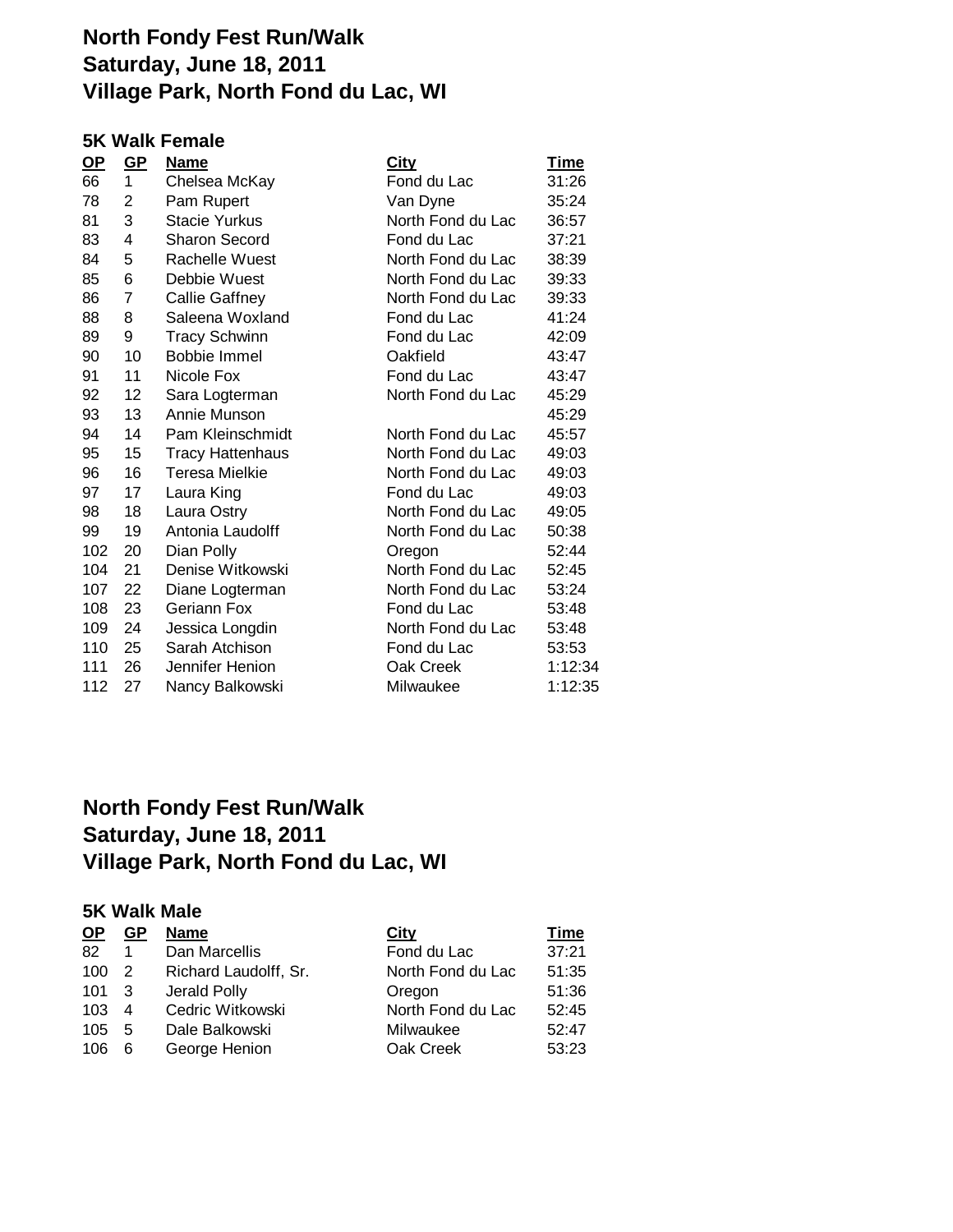### **1 Mile Kids Run 12 & Under**

| GP             | <b>Name</b>             | <b>City</b>        | <u>Time</u> |
|----------------|-------------------------|--------------------|-------------|
| 1              | <b>Chad Maramonte</b>   | North Fond du Lac  | 6:19        |
| 1              | <b>Taylor Martinez</b>  | Waupun             | 7:00        |
| 2              | <b>Brennan Kulibert</b> | North Fond du Lac  | 7:08        |
| $\overline{2}$ | Paige Bauer             | Lomira             | 7:09        |
| 3              | Anika Nettekoven        | Appleton           | 7:14        |
| 3              | Peyton Kane             | Oshkosh            | 7:14        |
| 4              | Code Sabel              | Fond du Lac        | 7:19        |
| 4              | Christina Lopez         | Fond du Lac        | 7:24        |
| 5              | Annabelle Bohn          | Fond du Lac        | 7:24        |
| 5              | Abraham Giebel          | North Fond du Lac  | 7:24        |
| 6              | Hannah Stark            | North Fond du Lac  | 7:27        |
| $\overline{7}$ | Selena Sutter           | Fond du Lac        | 7:36        |
| 8              | <b>Addison Woxland</b>  | Fond du Lac        | 7:40        |
| 9              | Karlee Lamb             | Fond du Lac        | 7:43        |
| 6              | Coltin Lamb             | Fond du Lac        | 7:52        |
| $\overline{7}$ | lan Sabel               | Fond du Lac        | 7:54        |
| 10             | Anna Maramonte          | North Fond du Lac  | 7:56        |
| 11             | Calla Loehr             | Fond du Lac        | 8:01        |
| 8              | <b>Grey Scheer</b>      | North Fond du Lac  | 8:01        |
| 9              | Michael Deschand        | Fond du Lac        | 8:17        |
| 10             | Conner Dallapiazza      | <b>Brownsville</b> | 8:19        |
| 12             | Alexys Schneider        | Fond du Lac        | 8:20        |
| 11             | Sean Mauer              | North Fond du Lac  | 8:30        |
| 12             | <b>Brady Now</b>        | North Fond du Lac  | 8:31        |
| 13             | <b>Faith Peebles</b>    | North Fond du Lac  | 8:42        |
| 13             | <b>Treylon Ackerman</b> | North Fond du Lac  | 8:54        |
| 14             | Lauren Retzlaff         | North Fond du Lac  | 8:54        |
| 15             | Kaitlyn Retzlaff        | North Fond du Lac  | 8:55        |
| 14             | <b>Cameron Oie</b>      | North Fond du Lac  | 9:01        |
| 16             | Karen Amaro             | Fond du Lac        | 9:06        |
| 17             | Kaitlyn King            | North Fond du Lac  | 9:06        |
| 18             | <b>Haddie Hughes</b>    | Fond du Lac        | 9:07        |
| 19             | <b>Grace Mauer</b>      | North Fond du Lac  | 9:17        |
| 15             | <b>Conner Fox</b>       | Wrightstown        | 9:27        |
| 20             | Moria Sheehan           | North Fond du Lac  | 9:47        |
| 21             | Katlyn Haily            | Fond du Lac        | 10:56       |
| 16             | Levi Hietpas            | Fairfield, CA      | 13:51       |
|                |                         |                    |             |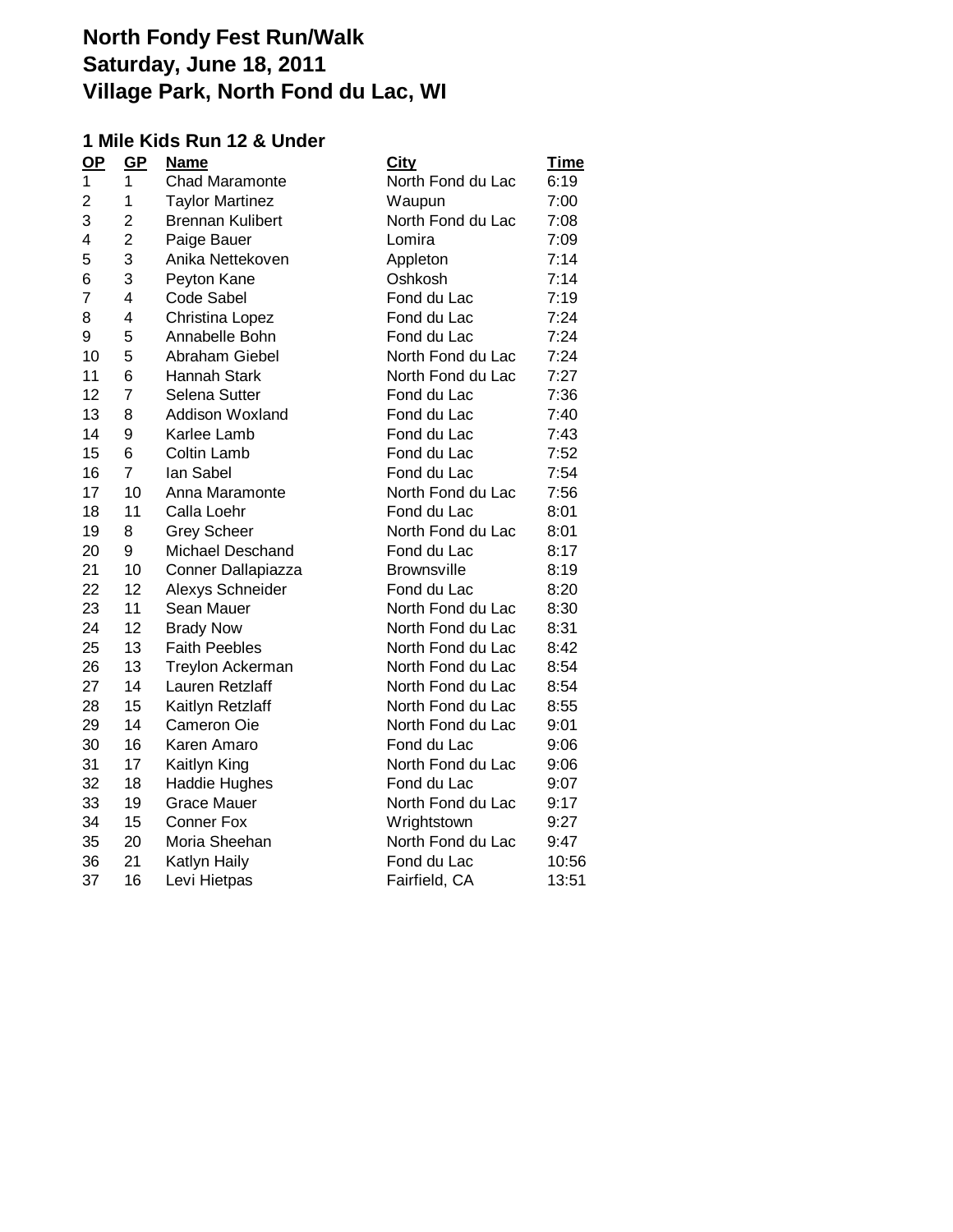### **1 Mile Kids Run 12 & Under Female**

| $\underline{\mathsf{OP}}$ | GP             | <b>Name</b>            | <b>City</b>       | <b>Time</b> |
|---------------------------|----------------|------------------------|-------------------|-------------|
| 2                         | 1              | <b>Taylor Martinez</b> | Waupun            | 7:00        |
| 4                         | 2              | Paige Bauer            | Lomira            | 7:09        |
| 5                         | 3              | Anika Nettekoven       | Appleton          | 7:14        |
| 8                         | 4              | Christina Lopez        | Fond du Lac       | 7:24        |
| 9                         | 5              | Annabelle Bohn         | Fond du Lac       | 7:24        |
| 11                        | 6              | Hannah Stark           | North Fond du Lac | 7:27        |
| 12                        | $\overline{7}$ | Selena Sutter          | Fond du Lac       | 7:36        |
| 13                        | 8              | Addison Woxland        | Fond du Lac       | 7:40        |
| 14                        | 9              | Karlee Lamb            | Fond du Lac       | 7:43        |
| 17                        | 10             | Anna Maramonte         | North Fond du Lac | 7:56        |
| 18                        | 11             | Calla Loehr            | Fond du Lac       | 8:01        |
| 22                        | 12             | Alexys Schneider       | Fond du Lac       | 8:20        |
| 25                        | 13             | <b>Faith Peebles</b>   | North Fond du Lac | 8:42        |
| 27                        | 14             | Lauren Retzlaff        | North Fond du Lac | 8:54        |
| 28                        | 15             | Kaitlyn Retzlaff       | North Fond du Lac | 8:55        |
| 30                        | 16             | Karen Amaro            | Fond du Lac       | 9:06        |
| 31                        | 17             | Kaitlyn King           | North Fond du Lac | 9:06        |
| 32                        | 18             | <b>Haddie Hughes</b>   | Fond du Lac       | 9:07        |
| 33                        | 19             | Grace Mauer            | North Fond du Lac | 9:17        |
| 35                        | 20             | Moria Sheehan          | North Fond du Lac | 9:47        |
| 36                        | 21             | Katlyn Haily           | Fond du Lac       | 10:56       |

# **North Fondy Fest Run/Walk Saturday, June 18, 2011 Village Park, North Fond du Lac, WI**

### **1 Mile Kids Run 12 & Under Male**

| <u>OP</u> | <u>GP</u> | Name                    | City               | <b>Time</b> |
|-----------|-----------|-------------------------|--------------------|-------------|
| 1         | 1         | <b>Chad Maramonte</b>   | North Fond du Lac  | 6:19        |
| 3         | 2         | <b>Brennan Kulibert</b> | North Fond du Lac  | 7:08        |
| 6         | 3         | Peyton Kane             | Oshkosh            | 7:14        |
| 7         | 4         | Code Sabel              | Fond du Lac        | 7:19        |
| 10        | 5         | Abraham Giebel          | North Fond du Lac  | 7:24        |
| 15        | 6         | Coltin Lamb             | Fond du Lac        | 7:52        |
| 16        | 7         | lan Sabel               | Fond du Lac        | 7:54        |
| 19        | 8         | <b>Grey Scheer</b>      | North Fond du Lac  | 8:01        |
| 20        | 9         | Michael Deschand        | Fond du Lac        | 8:17        |
| 21        | 10        | Conner Dallapiazza      | <b>Brownsville</b> | 8:19        |
| 23        | 11        | Sean Mauer              | North Fond du Lac  | 8:30        |
| 24        | 12        | <b>Brady Now</b>        | North Fond du Lac  | 8:31        |
| 26        | 13        | <b>Treylon Ackerman</b> | North Fond du Lac  | 8:54        |
| 29        | 14        | Cameron Oie             | North Fond du Lac  | 9:01        |
| 34        | 15        | <b>Conner Fox</b>       | Wrightstown        | 9:27        |
| 37        | 16        | Levi Hietpas            | Fairfield, CA      | 13:51       |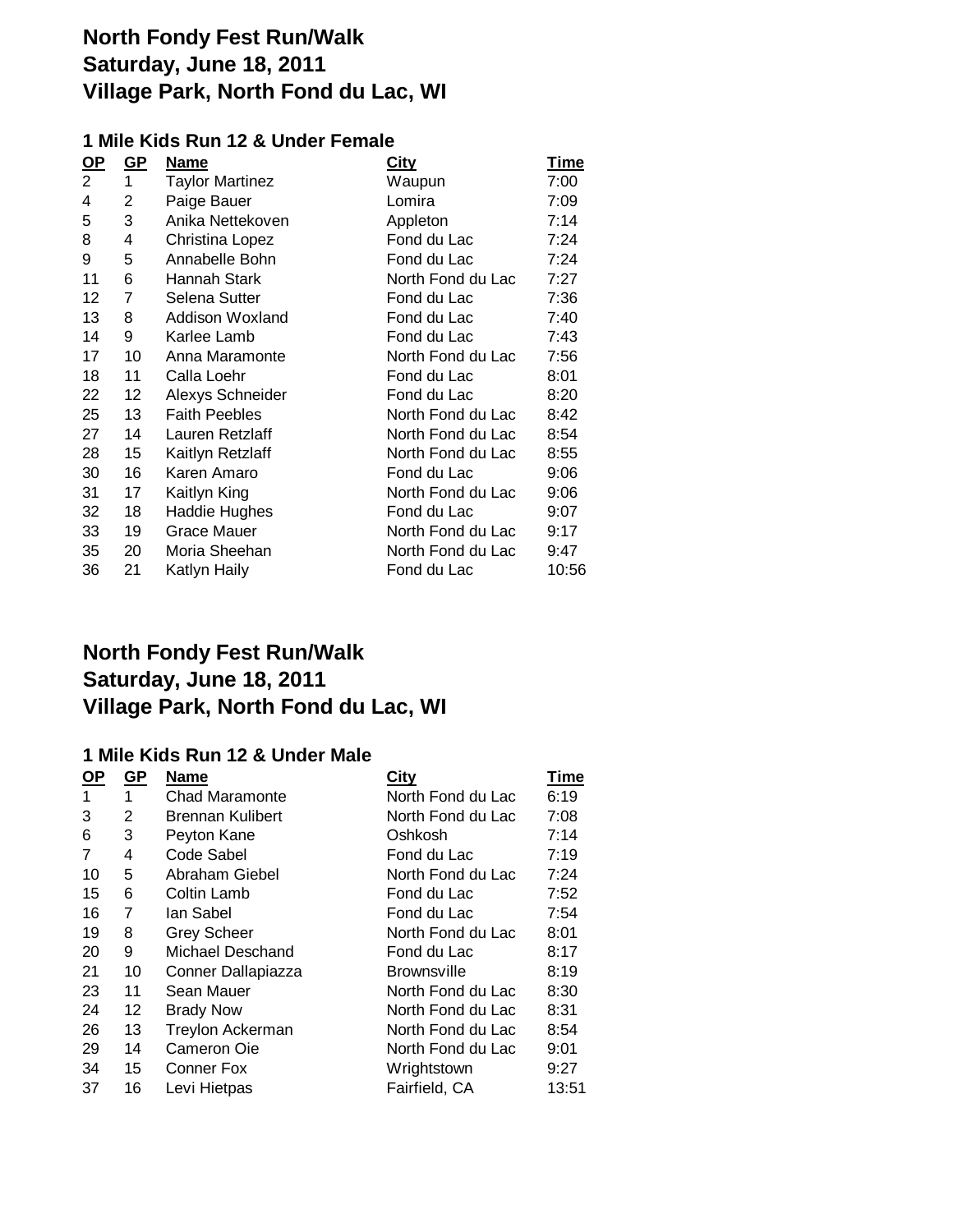We had 3 unregistered participants cross the finish line during this race. Two of the corrections have been made. The other is somewhere between 15th and 26th place.

If you have a child in that range and happened to see what the clock said when they crossed the finish line, please contact Brad Theyerl by email at: bradfdlrc@hotmail.com.

#### **1/3 Mile Kids Run 7 & Under**

| $\mathbf{Q}$   | GP             | <b>Name</b>              | <u>City</u>          | <u>Time</u> |
|----------------|----------------|--------------------------|----------------------|-------------|
| 1              | $\mathbf{1}$   | <b>Isaac Hyland</b>      | Fond du Lac          | 2:02        |
| $\overline{2}$ | 1              | Anika Nettekoven         | Appleton             | 2:02        |
| 3              | $\overline{2}$ | <b>Caleb Kulibert</b>    | North Fond du Lac    | 2:03        |
| 4              | 3              | <b>Nolan Stark</b>       | North Fond du Lac    | 2:15        |
| 5              | 4              | <b>Brady Loehr</b>       | Fond du Lac          | 2:27        |
| 6              | $\overline{2}$ | <b>Clare Mauer</b>       | North Fond du Lac    | 2:28        |
| 7              | 5              | Jack Fox                 | Oakfield             | 2:28        |
| 8              | 6              | <b>Austin Hughes</b>     | Fond du Lac          | 2:34        |
| 9              | 3              | Jamie Deschand           | Fond du Lac          | 2:36        |
| 10             | 4              | Lucy Hughes              | Fond du Lac          | 2:36        |
| 11             | 7              | Jackson Goldapske        | Van Dyne             | 2:42        |
| 12             | 5              | <b>Eleanor Dwyer</b>     | Fond du Lac          | 2:44        |
| 13             | 8              | Caden Kleinschmidt       | Fond du Lac          | 2:44        |
| 14             | 9              | Aiden Nettekoven         | Appleton             | 2:54        |
| 15             | 10             | <b>Jared Yurkus</b>      | North Fond du Lac    | 2:58        |
| 16             | 11             | Abraham Maurer           | North Fond du Lac    | 3:04        |
| 17             | 6              | <b>Sydney Hughes</b>     | Fond du Lac          | 3:05        |
| 18             | 12             | Lukas Broten             | Fond du Lac          | 3:09        |
| 19             | $\overline{7}$ | <b>Antoinette Thomas</b> | Oshkosh              | 3:11        |
| 20             | 8              | Wyverna Thomas           | Oshkosh              | 3:21        |
| 21             | 9              | Autumn Westphel          | Fond du Lac          | 3:26        |
| 22             | 10             | Macy Broten              | Fond du Lac          | 3:27        |
| 23             | 13             | <b>Brody Hyland</b>      | Fond du Lac          | 3:36        |
| 24             | 14             | Mekhi Ackerman           | North Fond du Lac    | 3:37        |
| 25             | 11             | <b>Bree Kane</b>         | Oshkosh              | 3:41        |
| 26             | 12             | <b>Violet Hughes</b>     | Fond du Lac          | 3:41        |
| 27             | 15             | Colon Kleinschmidt       | Fond du Lac          | 4:31        |
| 28             | 16             | Ryan Beck                | Oshkosh              | 4:51        |
| 29             | 17             | Alstan Van Overmee       | <b>Mineral Point</b> | 4:52        |
| 30             | 13             | Abby Mielkie             | North Fond du Lac    | 5:22        |
| 31             | 14             | Kasey Schaefer           | North Fond du Lac    | 5:39        |